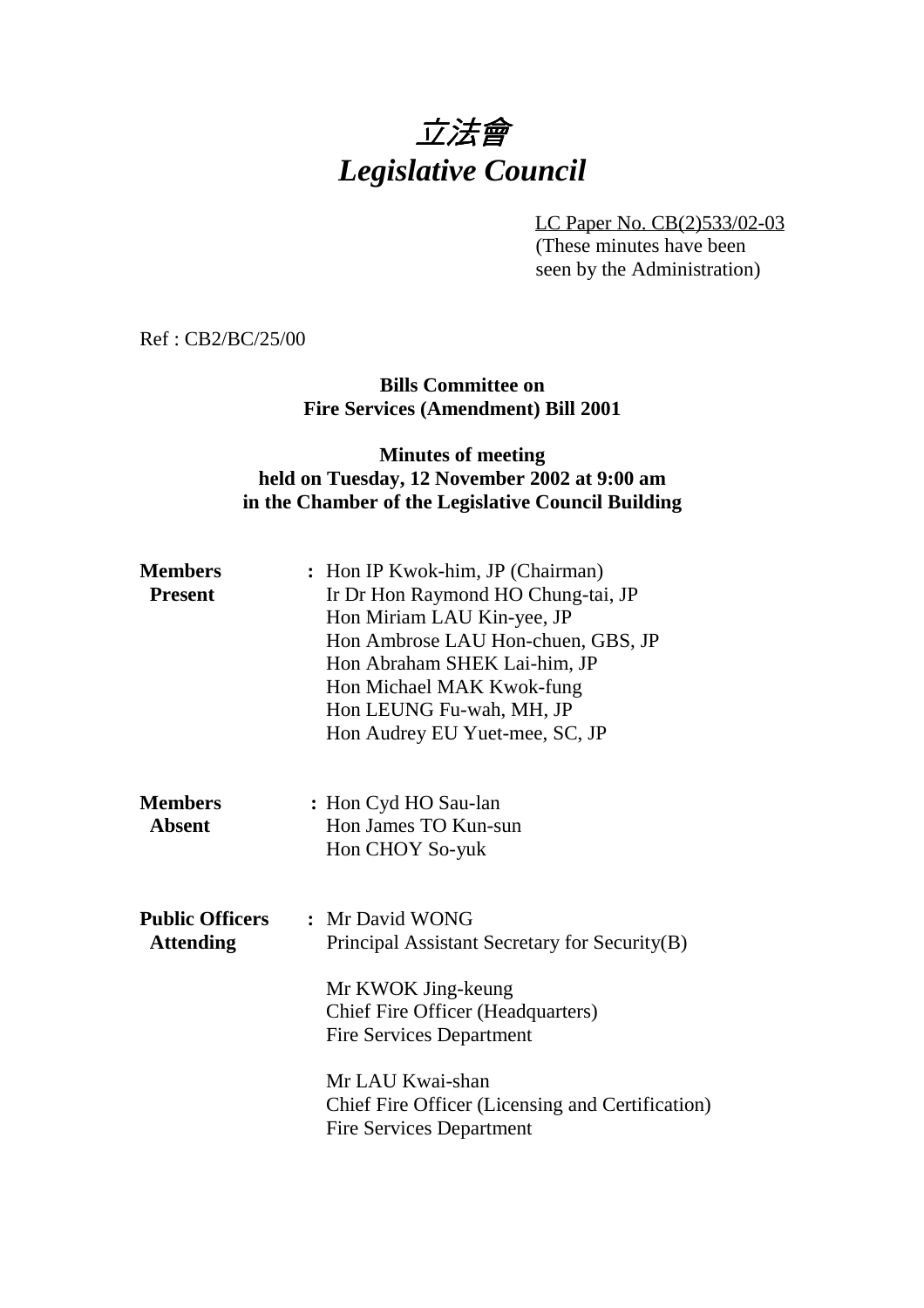|                                           | Mr K P LAI, Allen<br><b>Senior Government Counsel</b><br>Department of Justice<br>Mr Damian CHAN<br><b>Assistant Secretary for Security (B2)</b>                                                                                                                                                                                                                                                                                                                                                                                  |
|-------------------------------------------|-----------------------------------------------------------------------------------------------------------------------------------------------------------------------------------------------------------------------------------------------------------------------------------------------------------------------------------------------------------------------------------------------------------------------------------------------------------------------------------------------------------------------------------|
| <b>Attendance by</b><br><b>Invitation</b> | : Hong Kong Container Tractor Owner Association Limited<br>Mr Ricky WONG<br>Chairman<br>Mr LO Chung-tak<br>Vice-Chairman<br><b>Container Transportation Employees General Union</b><br>Mr CHIU Chi-keung<br>Chairman<br>Mr TSE Long<br>Vice-Chairman<br><u>Hong Kong Consolidation Freight Station and Logistics</u><br>Association<br>Mr WONG Siu-wah<br>Chairman<br><b>Hong Kong Container Drayage Services Association</b><br>Limited<br>Mr LAU Shek-tat<br>Chairman<br>Medium and Heavy Tractors Concern Group "中重型<br>貨車關注組" |
| <b>Clerk</b> in<br><b>Attendance</b>      | Mr LAI Kim-tak<br>Chairman<br>: Miss Flora TAI<br>Chief Assistant Secretary (2)2                                                                                                                                                                                                                                                                                                                                                                                                                                                  |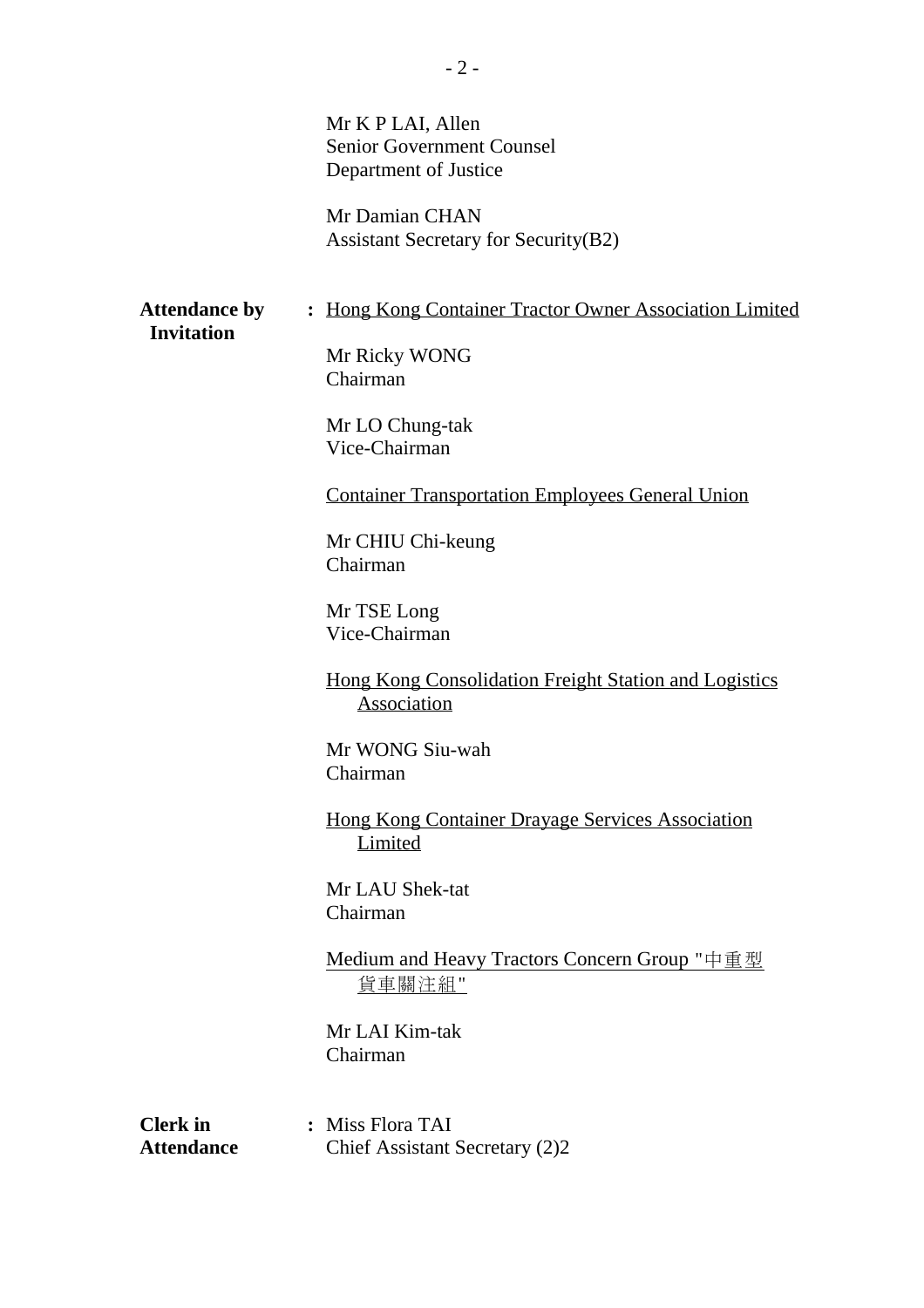| <b>Staff</b> in   | : Miss Connie FUNG        |
|-------------------|---------------------------|
| <b>Attendance</b> | Assistant Legal Adviser 3 |
|                   |                           |
|                   | Mr Stanley MA             |

#### **I. Confirmation of minutes**

ı

[LC Paper No. CB(2)283/02-03]

The minutes of the meeting held on 15 October 2002 were confirmed.

#### **II. Meeting with deputations**

2. The Bills Committee received views from the following deputations on the Bill (index of proceedings attached at **Annex**) -

- Hong Kong Container Tractor Owners Association Limited;
- Container Transportation Employees General Union;
- Hong Kong Consolidation Freight Station and Logistics Association;
- Hong Kong Container Drayage Services Association Limited; and
- Medium and Heavy Tractors Concern Group "中重型貨車關注組".

3. Representatives of the deputations in general expressed support for the enactment of the Bill to ensure public safety in the transportation of vehicles and vehicle spare parts in the territory, as well as to protect the safety of drivers in the trade. However, they expressed grave concern that the Bill would impose an unreasonable burden on drivers and tractor owners because drivers and tractor owners had no right to inspect the contents of the containers; and a goods owner or shipping company could easily cheat a driver and a tractor owner about the goods in the freight container if a third party was appointed to pack the goods in the container.

4. The Vice-Chairman of the Container Transportation Employees General Union stressed that in the interest of public safety, a driver who knowingly stowed or conveyed vehicles or vehicle spare parts in an improper manner should be held liable for the offences under sections 17 and 18 of the draft Fire Service (Fire Hazard Abatement) Regulation (the draft Regulation). He also suggested that the offence of improper conveyance/stowage of motor vehicles in containers should apply in transportation of such goods at sea. The Chairman of the Medium and Heavy Tractors Concern Group "中重型貨車關 注組" suggested that the draft Regulation should specify that motor vehicles and their spare parts must be stowed or conveyed in a container which was open at the top or well ventilated. He held a strong view that drivers should not

Senior Assistant Secretary (2)6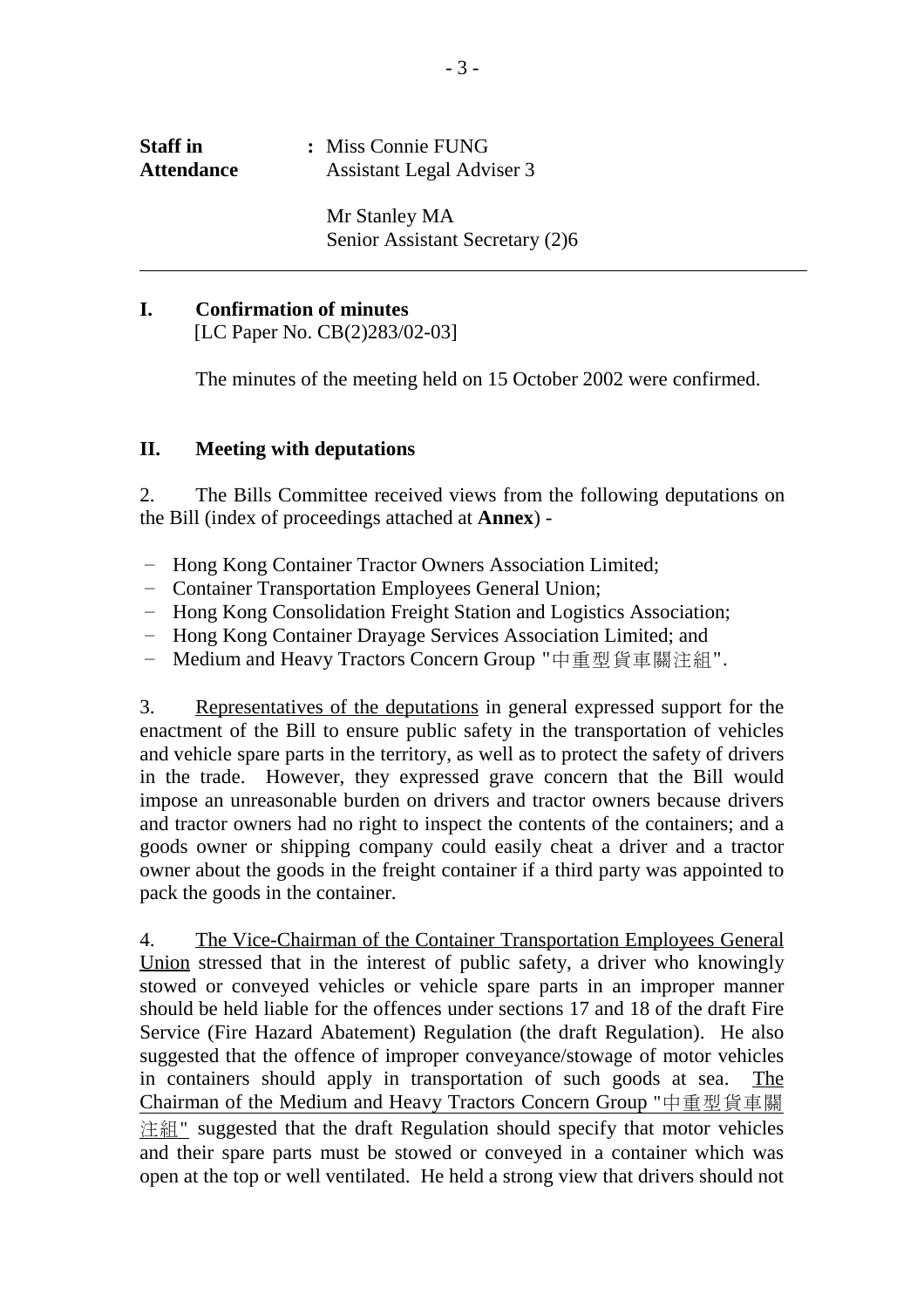be held liable for the offences as they had no right to inspect the contents of the container nor decide the type of containers to be used for the transportation of such goods.

5. Members noted that the Federation of Hong Kong Hotel Owners Limited and Mr Henry LEUNG Yiu-cho, member of the Central and Western District Council had made written submissions to the Bills Committee which had been issued vide LC Paper Nos CB(2)302/02-03(01) and (02) respectively.

#### **III. Meeting with the Administration**

6. The Bills Committee deliberated on the views and concerns of the deputations, as well as the Administration's response to issues raised at the meeting held on 15 July 2002 from paragraph 21 onwards [LC Paper No.CB(2)22/02-03(01)] (Index of proceedings attached at **Annex**).

7. Members in general shared the views of the deputations that innocent tractor owners and drivers who in practice were unable to ascertain the goods inside the containers should not be held liable for a criminal offence for improper stowage or conveyance of motor vehicles and motor vehicles' spare parts containing residual fuel in an enclosed freight container or goods compartments. Ms Miriam LAU was of the view that the Bill had imposed an onerous liability on drivers and tractor owners which was disproportionate to the object to be achieved by the Bill, i.e. to ensure safe transportation of such goods. She also expressed concern about the interpretation of "knowingly" under sections 17 and 18 of the draft Regulation. The Administration explained that the element of "knowingly" related to the state of mind of the alleged offender. The Court would consider the facts and circumstances in each case to determine whether a driver or tractor owner was knowingly involved in an improper conveyance/stowage. The Administration stressed that it was not the legislative intent to target at innocent drivers and tractor owners. Ms Miriam LAU suggested that the Administration should consider drawing up a code of practices for conveyance of motor vehicles or motor vehicle parts in containers with the trade to facilitate enforcement and compliance with the Regulation.

8. Members noted that the draft Regulation had been approved in principle by the Chief Executive in Council and would be referred back to the Chief Executive in Council for approval after enactment of the Bill. Since the draft Regulation contained detailed provisions regulating improper conveyance/stowage of vehicles/vehicle spare parts on land, members requested that the Administration should thoroughly discuss with the trade and revise the draft Regulation accordingly to address the concerns of the trade before re-submitting the draft Regulation to the Chief Executive in Council for consideration.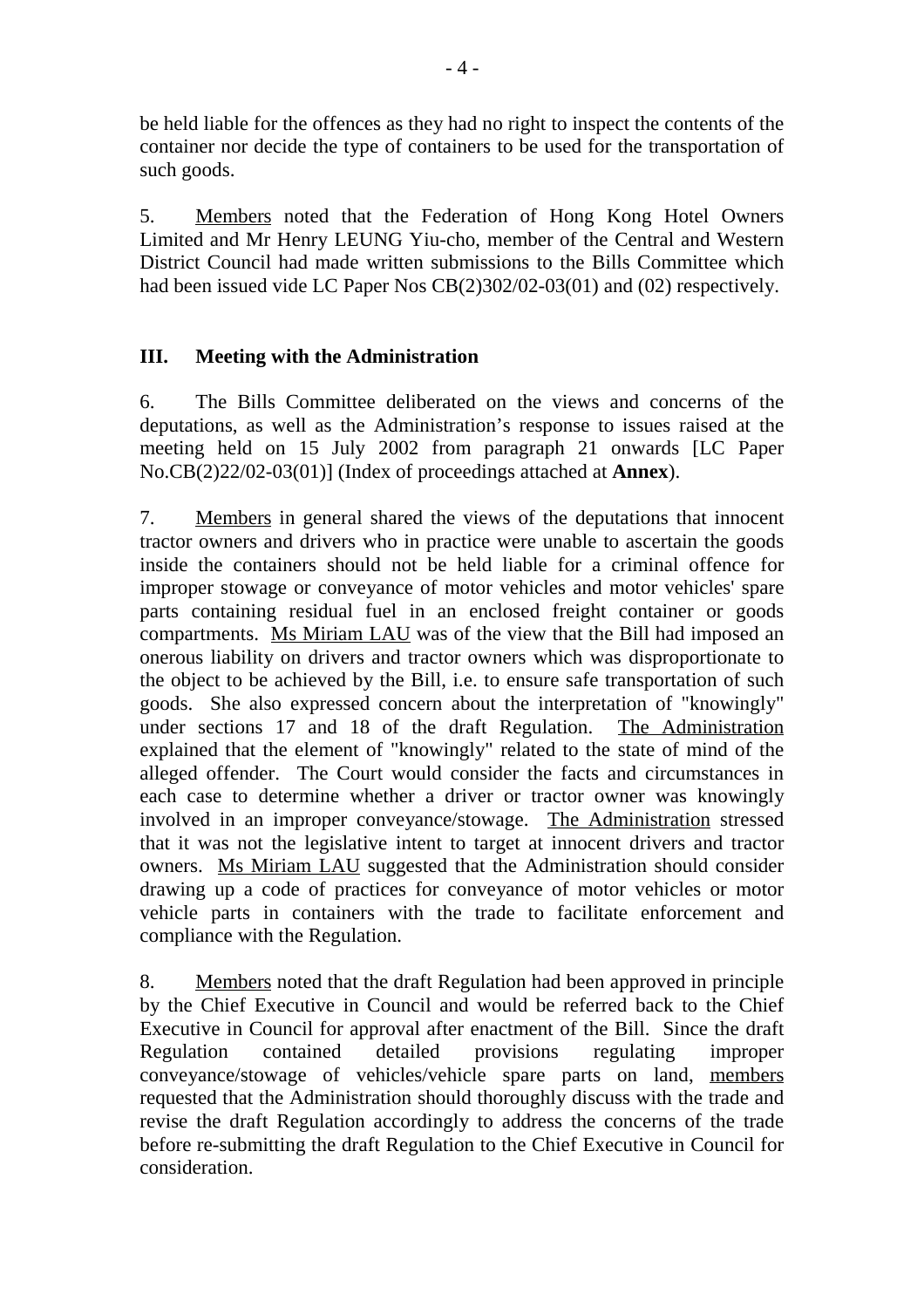- 9. The Bills Committee requested the Administration to
	- (a) revert to the Bills Committee or the Panel on Security where appropriate with a revised draft Regulation after further consultation with the tractor owners and drivers;
	- (b) consider providing a code of practice for conveyance of motor vehicles or motor vehicle parts in containers to facilitate enforcement and compliance with the Fire Service (Fire Hazard Abatement) Regulation to be enacted; and
	- (c) provide a written response to the submission of the Hong Kong Hotel Owners Limited.

#### **IV. Any other business**

#### Membership

10. The Chairman informed the meeting that Mr Frederick FUNG Kin-kee had notified the Clerk in writing of his resignation from the Bills Committee on 28 October 2002.

#### Date of next meeting

11. Members agreed to hold the next meeting at 8:30 am on 10 December 2002 to discuss the Administration's response to all the outstanding issues in respect of the Bill.

12. There being no other business, the meeting ended at 11:30 am.

Council Business Division 2 Legislative Council Secretariat 3 December 2002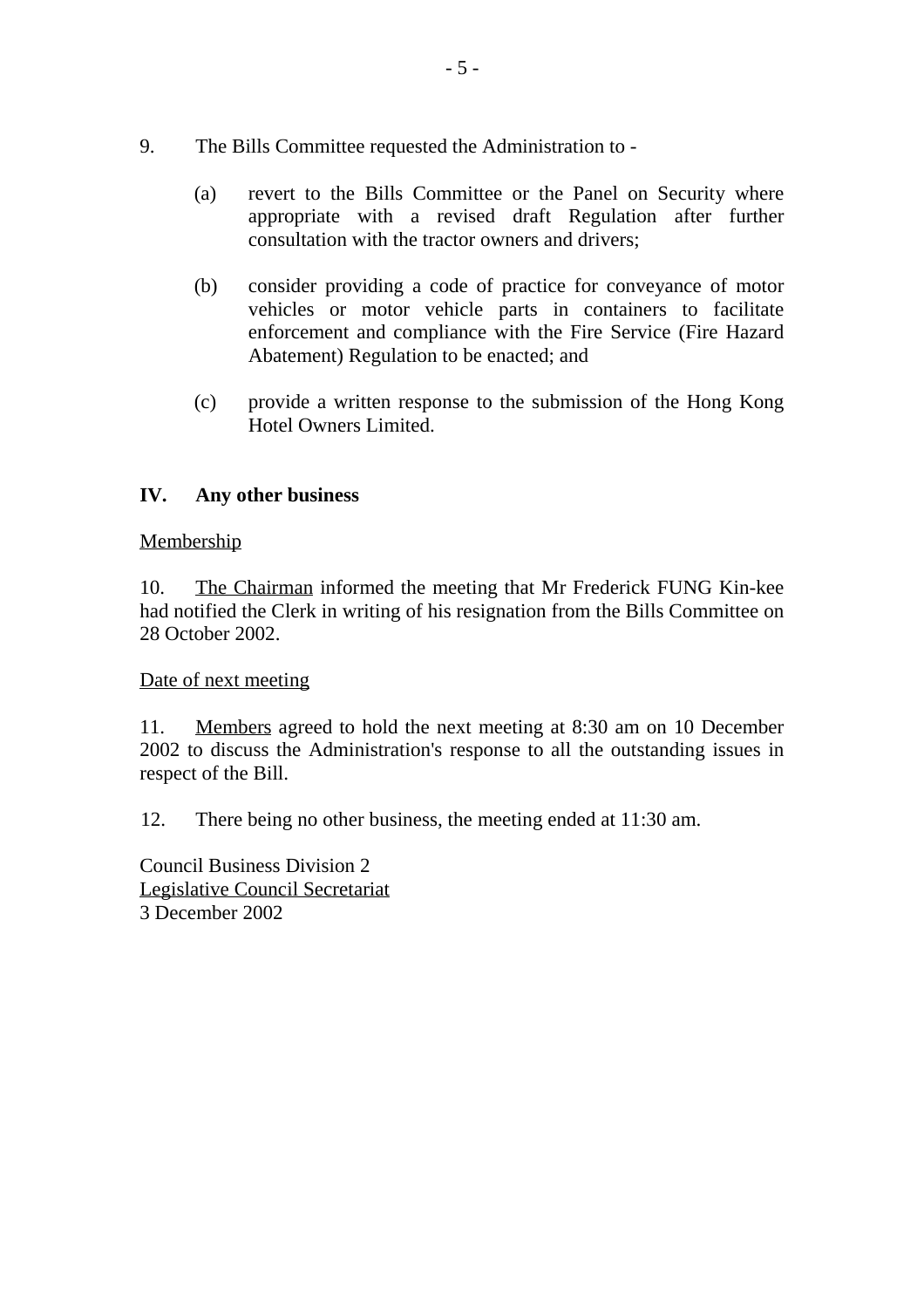#### **Annex**

### **Proceedings of the meeting of the Bills Committee on Fire Services (Amendment) Bill 2001 on Tuesday, 12 November 2002 at 9:00 am. in the Chamber of the Legislative Council Building**

| <b>Time</b>                | <b>Speaker</b>                  | Subject(s)                                               | <b>Action</b> |
|----------------------------|---------------------------------|----------------------------------------------------------|---------------|
|                            |                                 |                                                          | required      |
| $0000 - 0427$              | Chairman                        | Confirmation of minutes, resignation of a member         |               |
|                            |                                 | and welcoming remarks.                                   |               |
| 0428 - 1229                | Hong Kong Container             | Oral representation.                                     |               |
|                            | <b>Tractor Owner</b>            |                                                          |               |
|                            | <b>Association Limited</b>      |                                                          |               |
| 1230 - 1859                | <b>Container Transportation</b> | Oral representation.                                     |               |
|                            | Employees General Union         |                                                          |               |
| $1900 - 2111$              | Hong Kong CFS and               | Oral representation.                                     |               |
|                            | Logistics Association           |                                                          |               |
| $2112 - 2232$              | Hong Kong Container             | Oral representation.                                     |               |
|                            | Drayage Services                |                                                          |               |
|                            | <b>Association Limited</b>      |                                                          |               |
| 2233 - 3914                | Chairman                        | Whether tractor owners and drivers should be             |               |
|                            | Ms Miriam LAU                   | held responsible for offences in relation to             |               |
|                            | Representatives of              | improper conveyance/stowage of motor vehicles            |               |
|                            | deputations                     | in containers.                                           |               |
|                            | Mr LEUNG Fu-wah                 |                                                          |               |
| $3915 - 4207$              | Medium and Heavy                | Oral representation.                                     |               |
|                            | <b>Tractors Concern Group</b>   |                                                          |               |
|                            | "中重型貨車關注組"                      |                                                          |               |
| 4208 - 5609                | Chairman                        | Whether tractor owners and drivers should be             |               |
|                            | Ms Miriam LAU                   | held responsible for offences in relation to             |               |
|                            | Representatives of              | improper conveyance/stowage of motor vehicles            |               |
|                            | deputations                     | in containers.                                           |               |
|                            | Mr MAK Kwok-fung                |                                                          |               |
|                            | Mr LEUNG Fu-wah                 |                                                          |               |
| $\overline{5610}$ - 011529 | Ms Miriam LAU                   | Responsibility<br>of<br>goods<br>law<br>in<br>owners     |               |
|                            | Admin                           | compliance, use of containers which was open at          |               |
|                            | Chairman                        | well-ventilated<br>the<br>top<br><b>or</b><br>was<br>for |               |
|                            | Representatives of              | conveyance/stowage of vehicles or vehicle spare          |               |
|                            | deputations                     | parts, and the interpretation of "knowingly" in the      |               |
|                            |                                 | offence of improper conveyance/stowage of                |               |
|                            |                                 | vehicles or vehicle spare parts.                         |               |